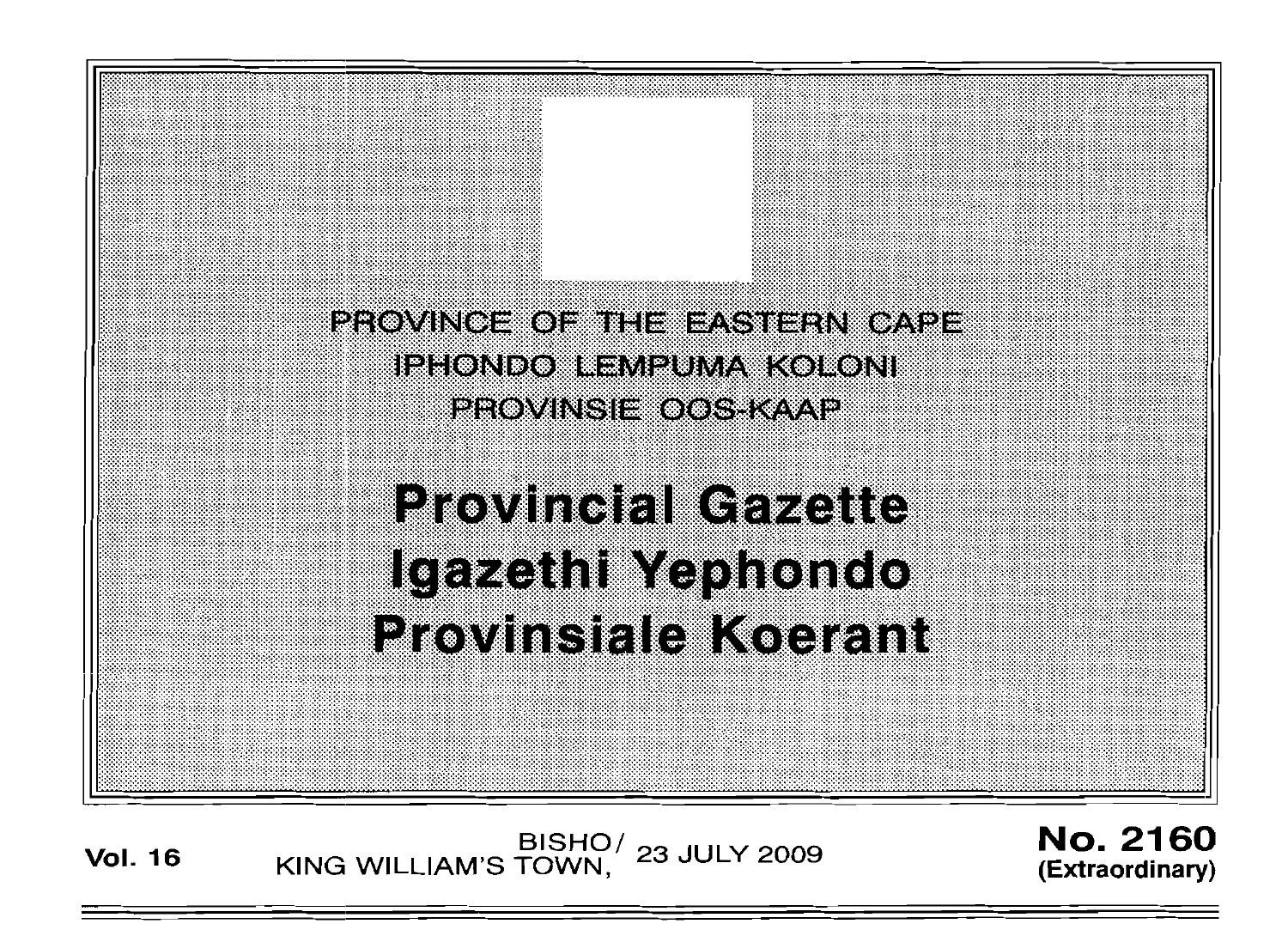$\ddot{\phantom{a}}$ 

| <b>CONTENTS • INHOUD</b> |                                                                                                                                                                                                                       |             |                |
|--------------------------|-----------------------------------------------------------------------------------------------------------------------------------------------------------------------------------------------------------------------|-------------|----------------|
| No.                      |                                                                                                                                                                                                                       | Page<br>No. | Gazette<br>No. |
|                          | <b>PROVINCIAL NOTICES</b>                                                                                                                                                                                             |             |                |
| 39.                      | Disestablishment of the Ndluzula Traditional Council and re-establishment of Ndluzula Traditional Council and                                                                                                         |             | 2160           |
| 40                       | Disestablishment of the Ngqubusini Traditional Council and re-establishment of the Ngqubusini Traditional Council                                                                                                     | 4           | 2160           |
| 41                       | Disestablishment of the Myumelwano Traditional Council and re-establishment of the Myumelwano Traditional<br>Council and establishment of a new traditional council called Zwaliqugi in the District of Port St Johns | 5           | 2160           |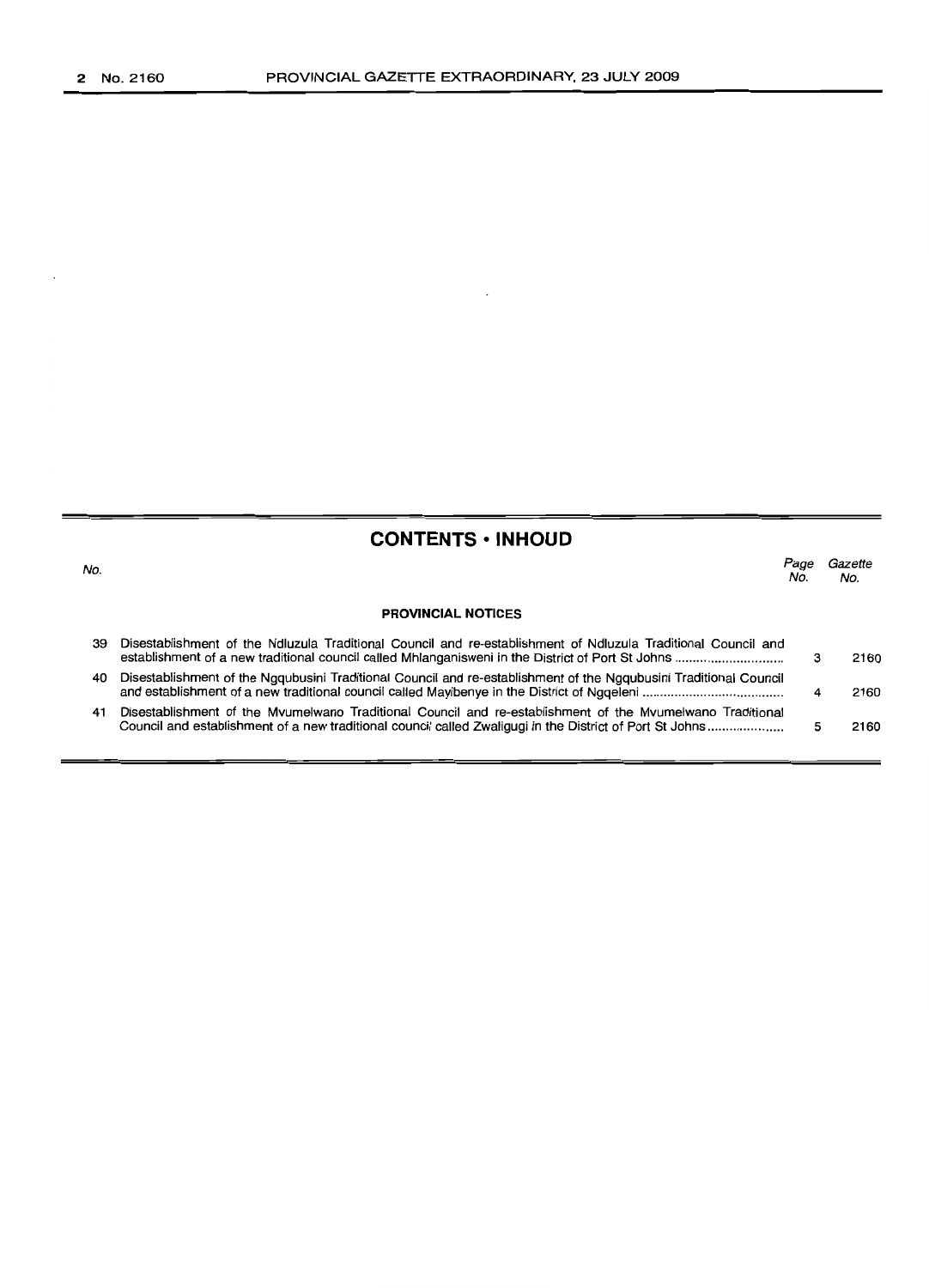# PROVINCIAL NOTICES

No. 39 23 July 2009

### **DISESTABLISHMENT OF THE NDLUZULA TRADmONAL COUNCIL AND 1£- ESTABUSHMENT OF NDLUZULA TRADITIONAL COUNCIL AND ESTABLISHMENT** OF A **NEW TRADITIONAL COUNCIL CALLED MHLANGANISWENI IN THE DISTRICT OF PORT ST JOHNS**

Whereas it is considered necessary in the interests of good administration to disestablish the Ndluzula Traditional Council as established at present, to re-establish Ndluzula Traditional Council with new jurisdictional areas and establish new traditional council called Mhlanganisweni in respect of different administrative areas.

And whereas the tribes concerned and the Nyandeni Regional Authority have been consulted and the Regional Authority has agreed to' the proposed amended establishments;

Now, therefore, *It* Tokozile Xasa hereby make known that there shall be traditional council called Ndluzula and a traditional council called Mhlanganisweni in respect of the , different administrative areas in the district of Port St Johns indicated under their names in the Schedule hereto.

Government Notice No.1020 dated 05 July 1957 is hereby withdrawn in respect of the Ndluzula Traditional Council.

Tokozile Xasa MEC: Local Government and Traditional Affairs

## **SCHEDULE**

(a) Ndluzuia Traditional Council

(1) Dangwana No.2

- (2) Caguba No. 5
- 
- (3) Gomolo No. 14<br>(4) Maginggi No. 15 (4) Magingqi
- $(5)$  Qandu No. 16

(b) Mhlanganisweni Traditional Council

(1) Ndimakucie No. 12

(2) LUjecweni No. 13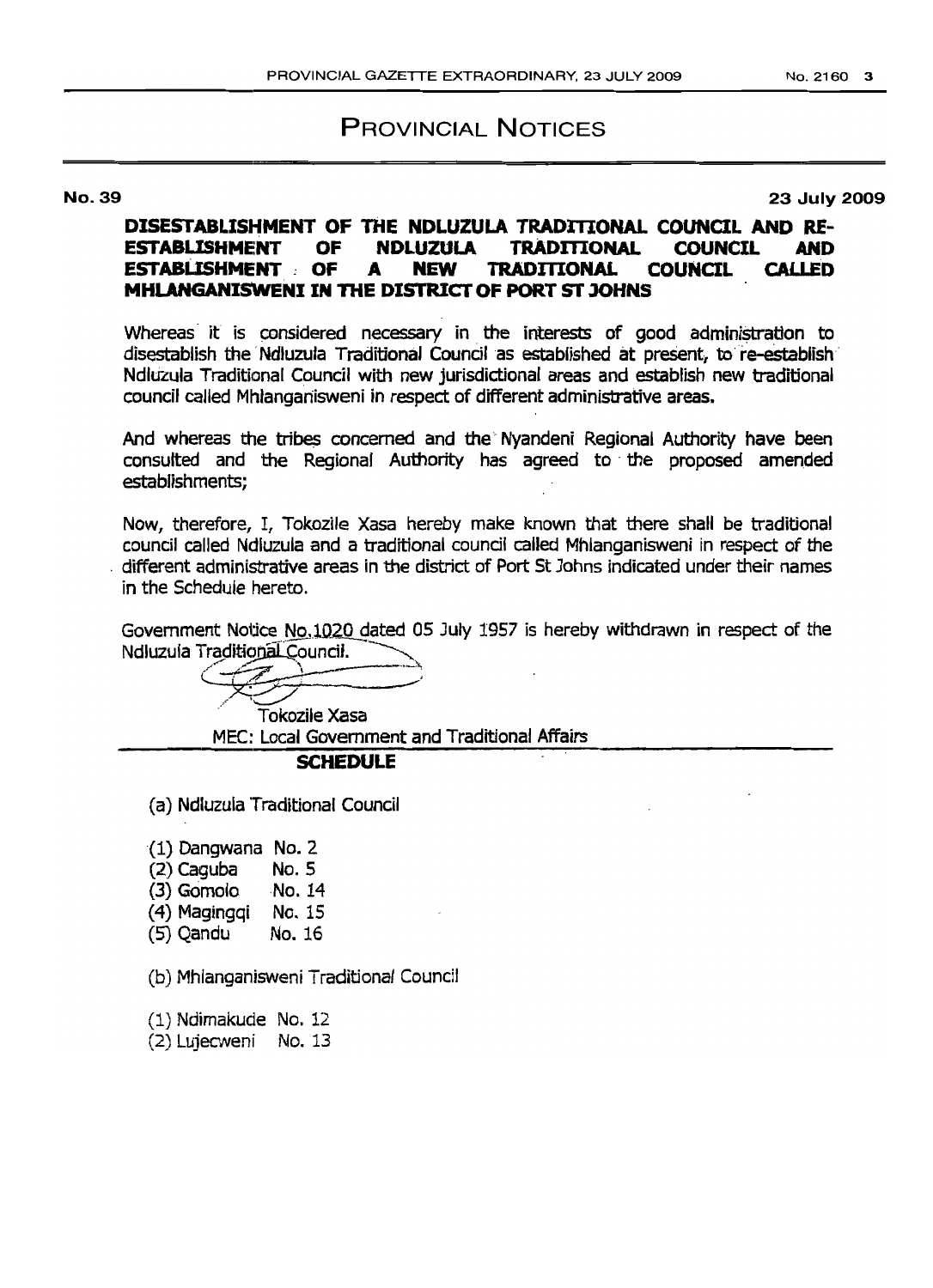No. 40 23 July 2009

# DISESTABLISHMENT OF THE NGOUBUSINI TRADITIONAL COUNCIL AND RE-ESTABUSHMENT OF THE NGQUBUSINI TRADITIONAL COUNCIL AND. ESTABLISHMENT OF A NEW TRADITIONAL COUNCIL CALLED MAYIBENYE IN . DISESTABLISHMENT OF THE NGQUBUSINI<br>ESTABLISHMENT OF THE NGQUBUSINI<br>ESTABLISHMENT OF A NEW TRADITIONAL<br>THE DISTRICT OF NGQELENI.

Whereas it is considered necessary in the interests of good administration to .dlsestabllsh the Ngqubusjni Traditional Councilas established at present, to re-establish Ngqubusini Traditional Council with new jurisdictional areas and establish new Traditional Council called Mayibenye in respect of different administrative areas.

And whereas the tribes concerned and the Nyandeni Regional Authority have been . consulted and the Regional Authority has agreed to the proposed amended establishments;

Now, therefore, I,Tokozile Xasa hereby make known that there shall be traditional council called Ngqubusini and tribal authority called Mayibenye in respect of the administrative areas in the district of Ngqeleni indicated under their names in the Schedule hereto.

Government Notice No.1560 dated 11 October 1957 is hereby withdrawn in respect of . the Ngqubusini Traditional Council

Tokozlle Xasa

MEC: Local Govemment and Traditional Affairs

#### SCHEDULE

(a) Ngqubusini Traditional Council

- (1) Lujecweni
- (2) Buntingville
- (3) Mangwaneni
- (4) Mqangqweni
- (5) Lujizweni
- (6) Bomvana
- (7) Tekwini
- (8) Nkantini

(b) Mayibenye Tribal Authority

(1) Dumasi

(2) Mandlovini

(3). Ntsaka